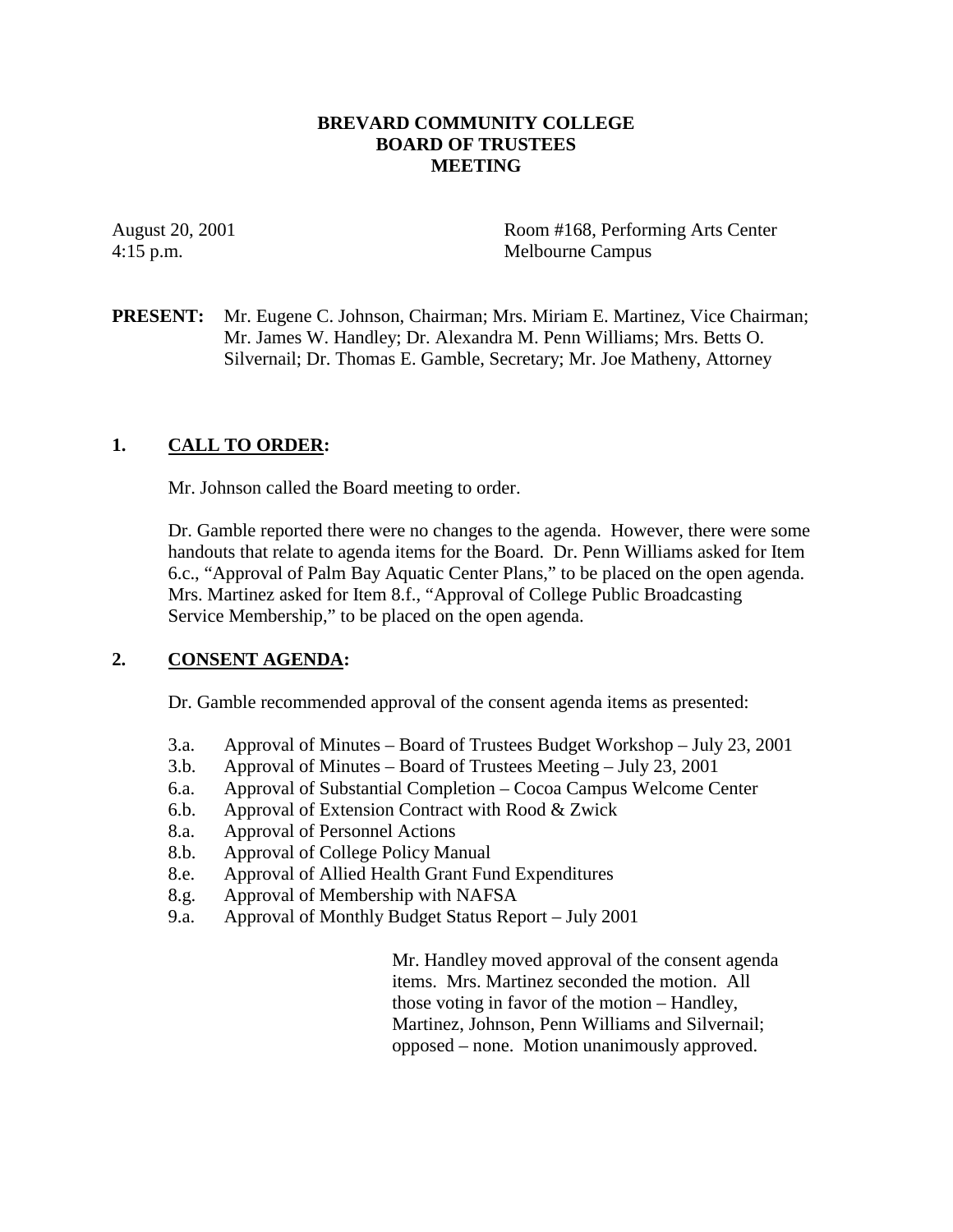Board of Trustees Meeting August 20, 2001 Page  $-2$  –

# **3. APPROVAL OF THE OFFICIAL MINUTES OF PREVIOUS MEETING:**

a. Minutes – Board of Trustees Budget Workshop – July 23, 2001

Approved – consent agenda.

b. Minutes – Board of Trustees Meeting – July 23, 2001

Approved – consent agenda.

### **4. COMMUNICATIONS:**

Mr. Johnson introduced the new member of the Board of Trustees, Mr. C. R. "Rick" McCotter III, from Titusville. Mr. McCotter stood up and gave a brief history of his background.

a. Welcome Comments – Dr. Spraggs

Dr. Laurence Spraggs, Titusville Campus President, thanked Dr. Gamble and the Board for the confidence they have shown in giving him the honor of being the Titusville Campus President. Dr. Spraggs gave a brief overview of plans for the direction of the Titusville campus. Health care is centered on the Cocoa Campus, but the new Parrish Medical Center being built next to the Titusville Campus is another developing opportunity for Allied Health programs. Another area of opportunity is teacher education. Dr. Spraggs reported BCC has a very successful dual enrollment academy and all classes are filled. Dr. Spraggs would like to look at possibly expanding this to a health career academy or information technology academy for high school students. He reported there will be a new student center on the Titusville Campus and he plans on making the campus more studentcentered.

b. Report on Cisco Program – Mr. Russo (Addendum)

Mr. Claude Russo, Assistant Professor of Computer Science (Department Chair), reported that it had been approximately two years ago that he presented a report to the Board and Dr. Gamble on the state capitalization incentive grant received for \$200,000. Today's presentation will be on the results of the grant. Mr. Russo reported that information technology certifications are a big industry, there is an increased demand for them, they are required for many technical positions, and higher paying jobs and pay increases come along with the certifications. Most of the certifications require a person to re-certify. BCC builds a customer base,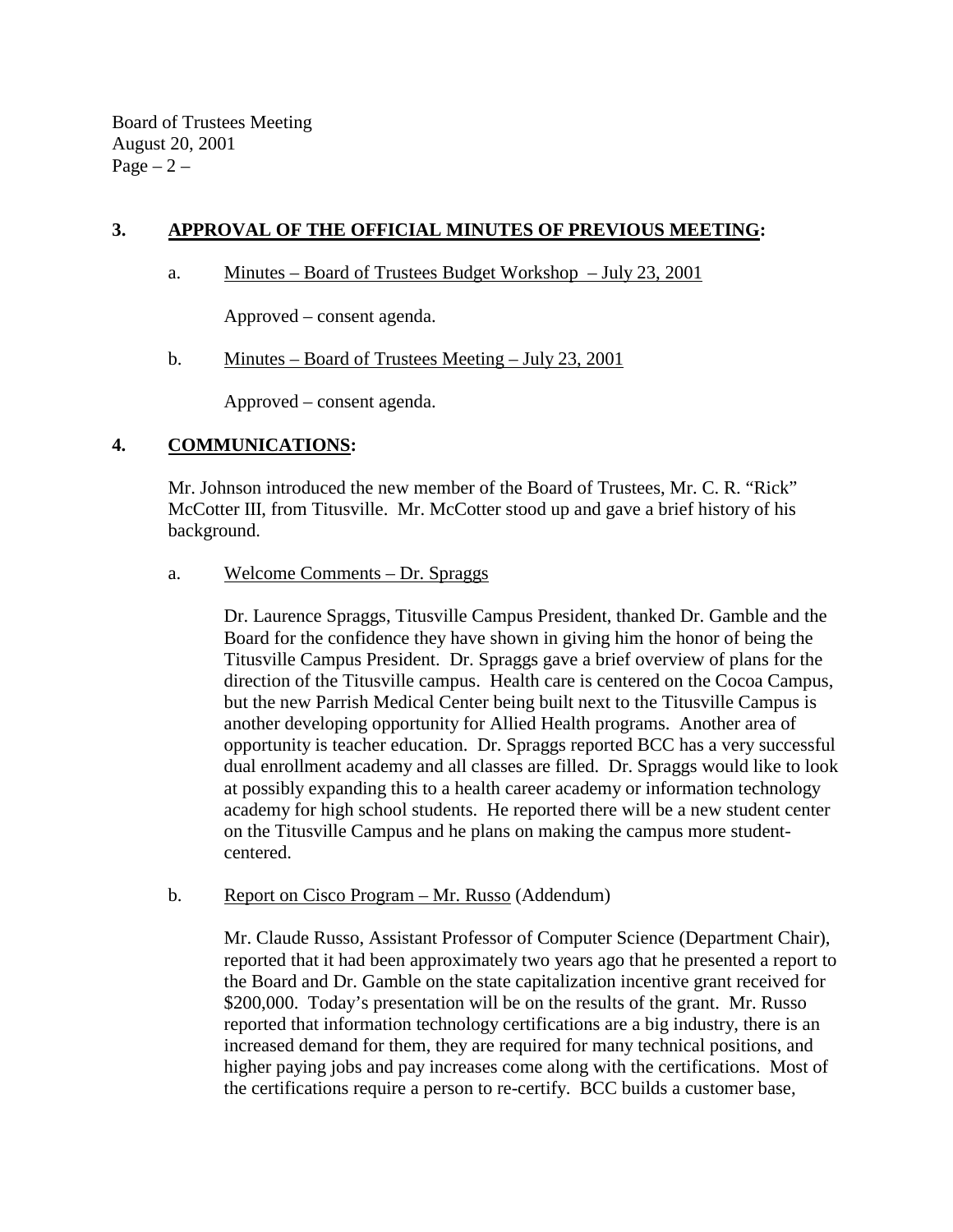Board of Trustees Meeting August 20, 2001 Page  $-3-$ 

> which results in returning customers. The certifications that BCC currently offers are: Microsoft Certified Systems Engineer (MCSE); the Cisco Certified Network Associate (CCNA); the Microsoft Certified Solutions Developer; the A+ Hardware Certification; and Oracle. Students consist of degree-seeking students, continuing education students, corporate training students, retraining and workforce development students, certification programs students, and distance learning students.

Mr. Russo reported BCC has a new networking technology degree as a result of the grant, which includes certifications in A+ Hardware Certification; Cisco CCNA; and Microsoft MCSE. This program has allowed BCC to compete with other educational institutions in the area.

Mr. Russo reported on the two types of academies associated with the Cisco program. BCC's regional academy is a high school in Daytona, which adopted the first Cisco academy in the state. BCC currently contains two local academies at the Melbourne Campus and the Palm Bay Campus. The Cisco academies are worldwide and are broken into three regions. If BCC can get additional high schools in the area involved, BCC will eventually become a regional academy.

Mr. Russo reported on Cisco levels of certification. Mr. Russo and Dr. Don Astrab, Dean of Technical Education, hope to receive another state capitalization incentive grant to bring the next level of Cisco training into the college. Mr. Russo reported BCC's competitors are Keiser College, Herzing College, Rollins College, and Florida State University. BCC is ahead of the competition with its top-notch facilities and premiere labs.

Mr. Russo reported BCC's challenge is to pay instructors competitive salaries. Dr. Gamble reported that Ms. Joni Oglesby, Associate Vice President of Human Resources, is working on the pay scale situation.

Mr. Russo reported the other challenge for BCC's Information Technology Program is that information changes on an annual basis, which means BCC has to continually update the degree programs and offerings. The instructors have to complete training each year to maintain their certifications, which is a cost to BCC, along with the cost of overhead. Dr. Gamble commended Mr. Russo and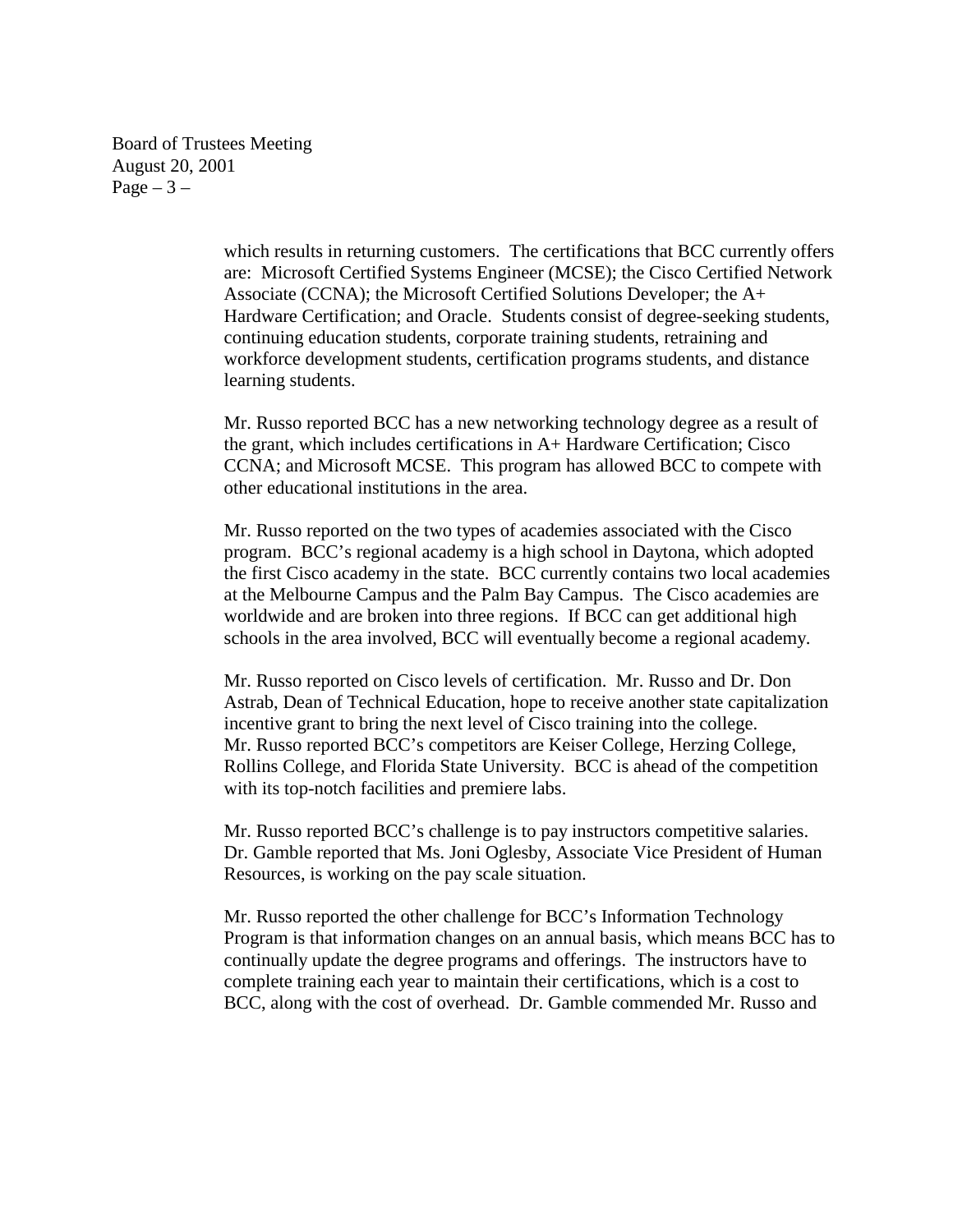Board of Trustees Meeting August 20, 2001  $Page-4$  –

> reported that Mr. Russo has been serving as the college leader of this effort throughout the college.

## **5. CITIZEN'S PRESENTATION:**

None.

#### **6. CONSTRUCTION AND DEVELOPMENT:**

a. Approval of Substantial Completion – Cocoa Campus Welcome Center – Mr. Little (Addendum)

Approved – consent agenda.

b. Approval of Extension of Contract with Rood & Zwick – Mr. Little (Addendum)

Approved – consent agenda.

c. Approval of Palm Bay Aquatic Center Plans – Dr. Purga (Addendum)

Dr. Bert Purga, Palm Bay Campus President, reported the school board administration has committed \$200,000 toward the aquatic center project. The proposed project cost is within budget and no college money is involved, only the property. Dr. Purga reported the aquatic center would be located on the western border of the campus. Mr. Moon reported it would be approximately two months before groundbreaking. Dr. Purga reported the contributions of the participating parties would combine to take care of the heavy maintenance of the facility. The day-to-day maintenance will be taken care of by the lifeguard staff and BCC will maintain the grounds. Dr. Gamble recommended approval of the Aquatic Center plans.

> Dr. Penn Williams moved approval of the proposal of the Palm Bay Aquatic Center plans. Mrs. Martinez seconded the motion. All those voting in favor of the motion – Handley, Martinez, Johnson, Penn Williams and Silvernail; opposed – none. Motion unanimously approved.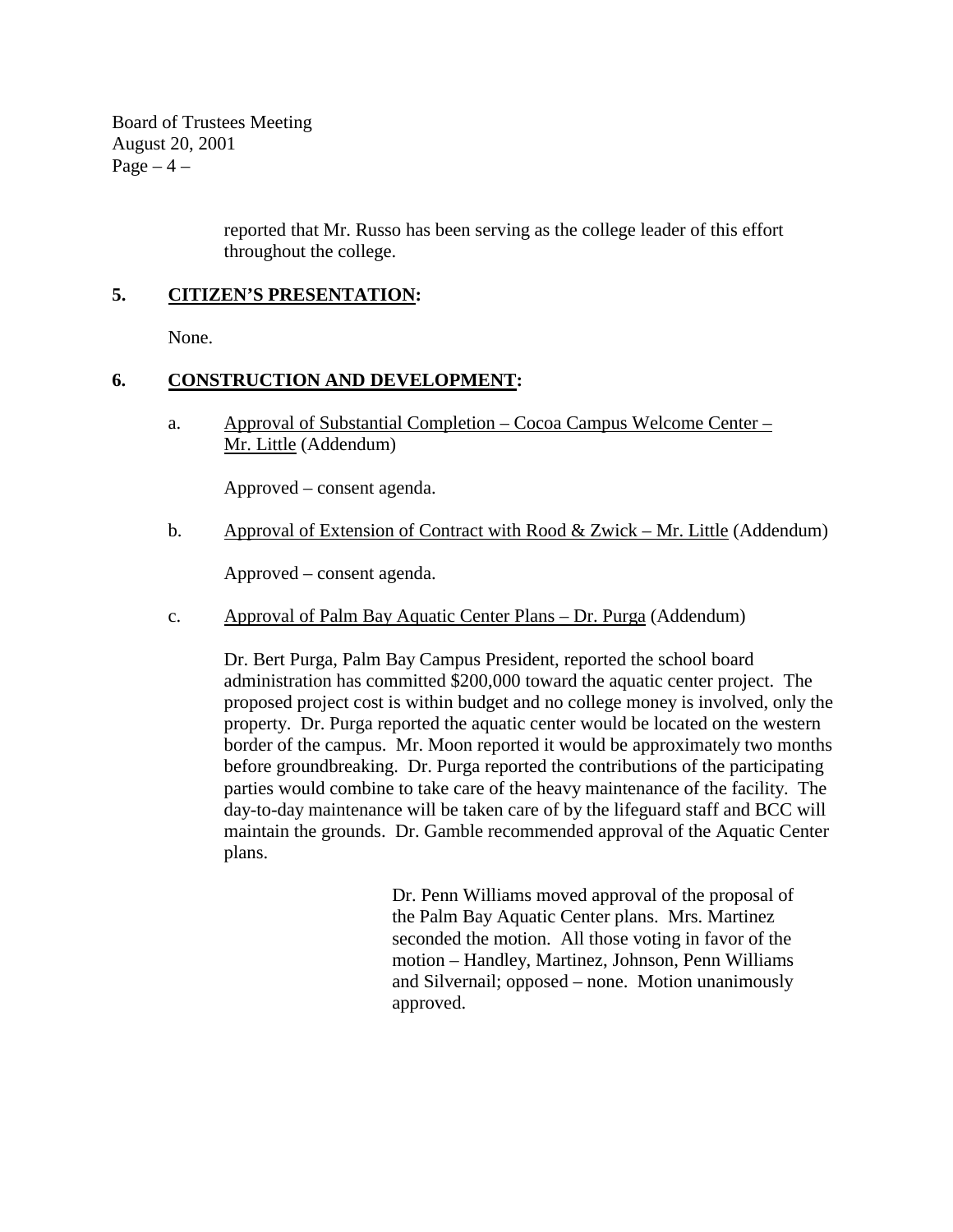Board of Trustees Meeting August 20, 2001 Page  $-5-$ 

## **7. OLD BUSINESS:**

### a. Report on Pending Legal Actions – Mr. Matheny (Addendum)

Mr. Matheny reviewed the report on pending legal actions.

#### (1) Report on Purchase of Surplus Palm Bay Property – Mr. Matheny (Addendum)

 Mr. Matheny reported the Board requested appraisals of the three lots BCC owns along Treeland Boulevard, as well as the 17 acres that BCC owns on College Parkway. He reported there were two contract offers on the three lots, however, those offers have been withdrawn and there is no offer at the present time on any of those properties. The three lots were appraised at \$36,000 an acre. The appraiser used six comparable sales to reach that figure. The total appraisal for the three lots is \$174,000. The 17 acres were appraised at \$30,000 an acre for a total of \$510,000. Mr. Matheny reported the Board can sell the land for more than its appraised value. He understands the college would like to market both of the parcels, in a reasonable way, and as soon as possible. BCC can list the properties; however, Mr. Matheny suggested waiting to see if Stratos makes an offer.

#### (2) Approval of College Legal Services – Mr. Matheny (Addendum)

Mr. Matheny reported on the legal services for the college for the next fiscal year. The staff has recommended the continued services of Mr. Matheny as general counsel and he will coordinate matters with Holland and Knight outside of his legal expertise, including the labor matters. Mr. Matheny reported that he reviews all of the legal activities, except for some of the daily personnel matters.

Mrs. Martinez suggested that Mr. Matheny be kept informed of how the resources are being used. Dr. Gamble reported Mr. Matheny handles all of the contractual, property, lawsuit-type of legal services with the freedom to triage individual cases out as needed. The largest share of services by Holland and Knight has been because of the faculty negotiations. Mr. Hament reported he is committed to working through Mr. Matheny.

Dr. Penn Williams asked for clarification between the Hogg, Ryce and Hudson firm and the Norton, Allen and Blue firm. Mr. Matheny reported Norton, Allen and Blue on the listing was for Mr. Mattimore's services, as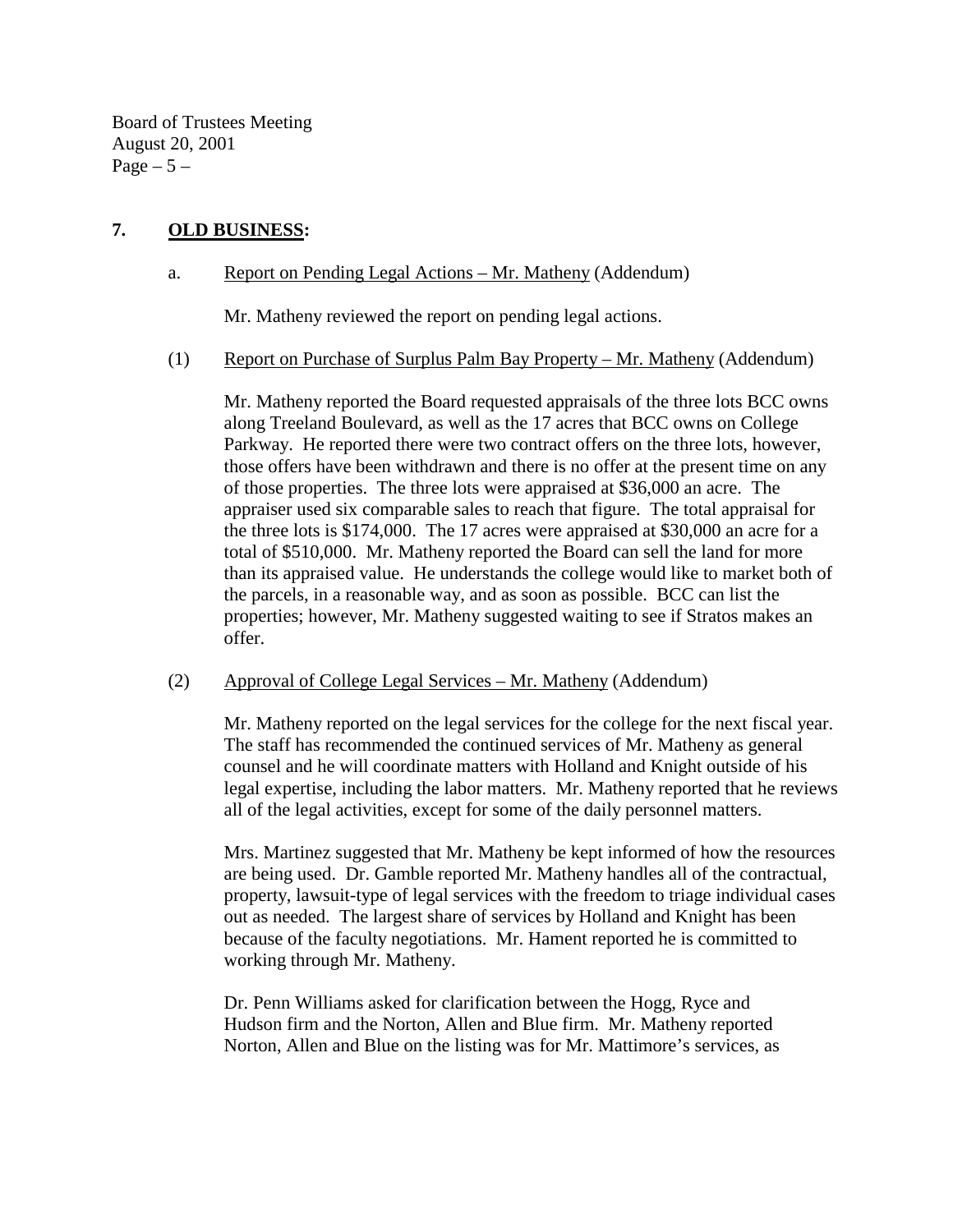Board of Trustees Meeting August 20, 2001 Page  $-6$  –

> BCC's labor attorney during part of the fiscal year 1999-2000. Those fees terminated July 2000. Holland and Knight went under contract shortly thereafter. The Hogg, Ryce and Hudson firm is attributable to the Creel case only.

> Mr. Matheny reported the Creel case is coming up for a hearing on August 27, 2001, on the Cocoa Campus with Mr. Handley serving as the hearing officer. Mr. Handley's legal advisor will be Mr. Andy Hament. Dr. Gamble reported legal costs have been reasonable and the comparative rates are low.

Dr. Gamble recommended approval of the college legal agreements services with Mr. Matheny and Holland and Knight.

> Dr. Penn Williams moved approval of Mr. Matheny's contract for legal services for this year as well as the contract with Holland and Knight with Mr. Matheny serving as the lead attorney. Mrs. Martinez seconded the motion. All those voting in favor of the motion – Handley, Martinez, Johnson, Penn Williams and Silvernail; opposed – none. Motion unanimously approved.

(3) Approval of Dissolution of FTRL and FERF – Mr. Matheny/Dr. Purga (Addendum)

Mr. Matheny reported that in a joint meeting between Florida Teaching and Research Labs (FTRL) and Florida Education and Research Foundation (FERF), both boards voted to dissolve their respective corporations. Prior to the motion, FERF voted to convey to the homeowners association, all 14 parcels of the land they owned. Both of those motions were subject to the BCC Board's approval. Mr. Matheny reported a motion is required to approve the transfer of the real estate from FERF to the homeowners association, as well as to approve the dissolution of both corporations. Dr. Gamble reported the college does not want to have any continuing obligation or responsibility for maintaining the remaining FERF properties. Mr. Matheny reported BCC is going to take whatever steps are necessary to disassociate all college personnel from the homeowners association. Mrs. Silvernail suggested BCC notify the people who have built on BCC land that the homeowners association exists. Mr. Matheny had already drafted a letter to Stratos, Accudyne, and MRI suggesting they may want to take an interest in that association. If BCC goes through the dissolution process and reports it to the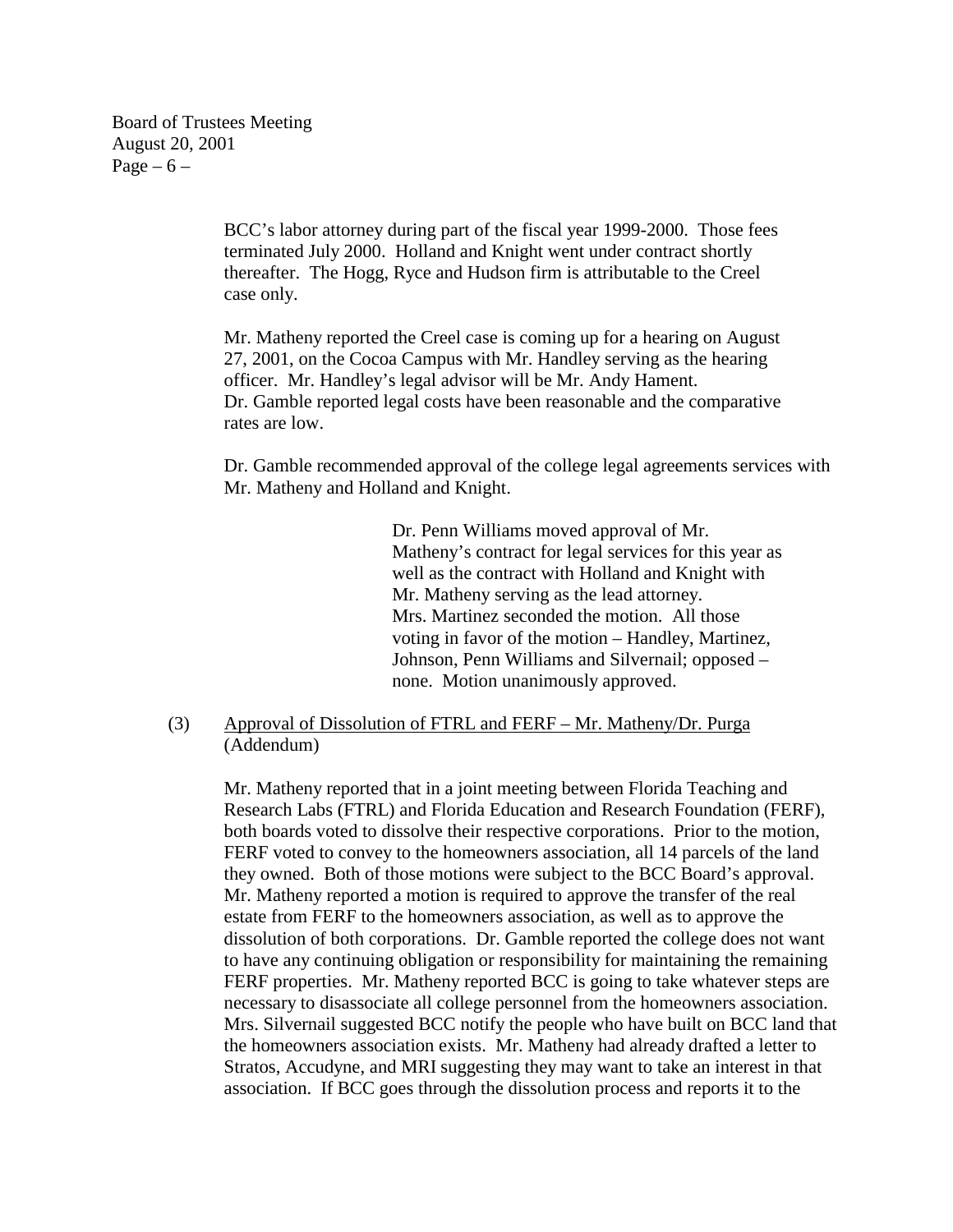Board of Trustees Meeting August 20, 2001  $Page - 7 -$ 

> Secretary of State, it terminates any personal liability to the Board. Dr. Gamble recommended approval of the dissolution of FTRL and FERF and the transfer of property to the homeowners association.

> > Dr. Penn Williams moved approval of the dissolution of FTRL and FERF and the transfer of real estate as recommended. Mrs. Martinez seconded the motion. All those voting in favor of the motion – Handley, Martinez, Johnson, Penn Williams and Silvernail; opposed – none. Motion unanimously approved.

(4) Approval of Addendum to the District President's Contract – Mr. Matheny (Addendum)

Mr. Matheny reported on the annual review of the District President's contract. This proposal is for the District President to participate in the same increase as the other BCC employees, at 6%, and to add one year to his contract, making it a three-year contract ending June 30, 2004, as well as to provide long-term disability coverage. This approval would be retroactive to the beginning of the fiscal year, July 1, 2001. Discussion ensued relative to the procedure and request.

> Mrs. Martinez moved approval of the 6% salary increase effective July 1, 2001; that one year be added to the contract until June 30, 2004; and that long-term disability insurance be provided. Mrs. Silvernail seconded the motion. All those voting in favor of the motion – Handley, Martinez, Johnson, Penn Williams and Silvernail; opposed – none. Motion unanimously approved.

b. Report on Senior Management Option Retirement Plan – Mr. Little (Addendum)

Mr. Al Little, Vice President for Finance and Administrative Services, reported that last month the Senior Management Option Retirement Plan was presented to the Board and was approved with the stipulation of receiving acceptable answers to certain questions upon having the plan reviewed by an attorney. Mr. Little reported the firm of Holland and Knight was contacted and the matter was referred to an ERISA attorney. Mr. Little had already provided the Board a memo explaining this information. This plan is not subject to an ERISA, which reduces many requirements. As a governmental plan, the discrimination rules of 403(b)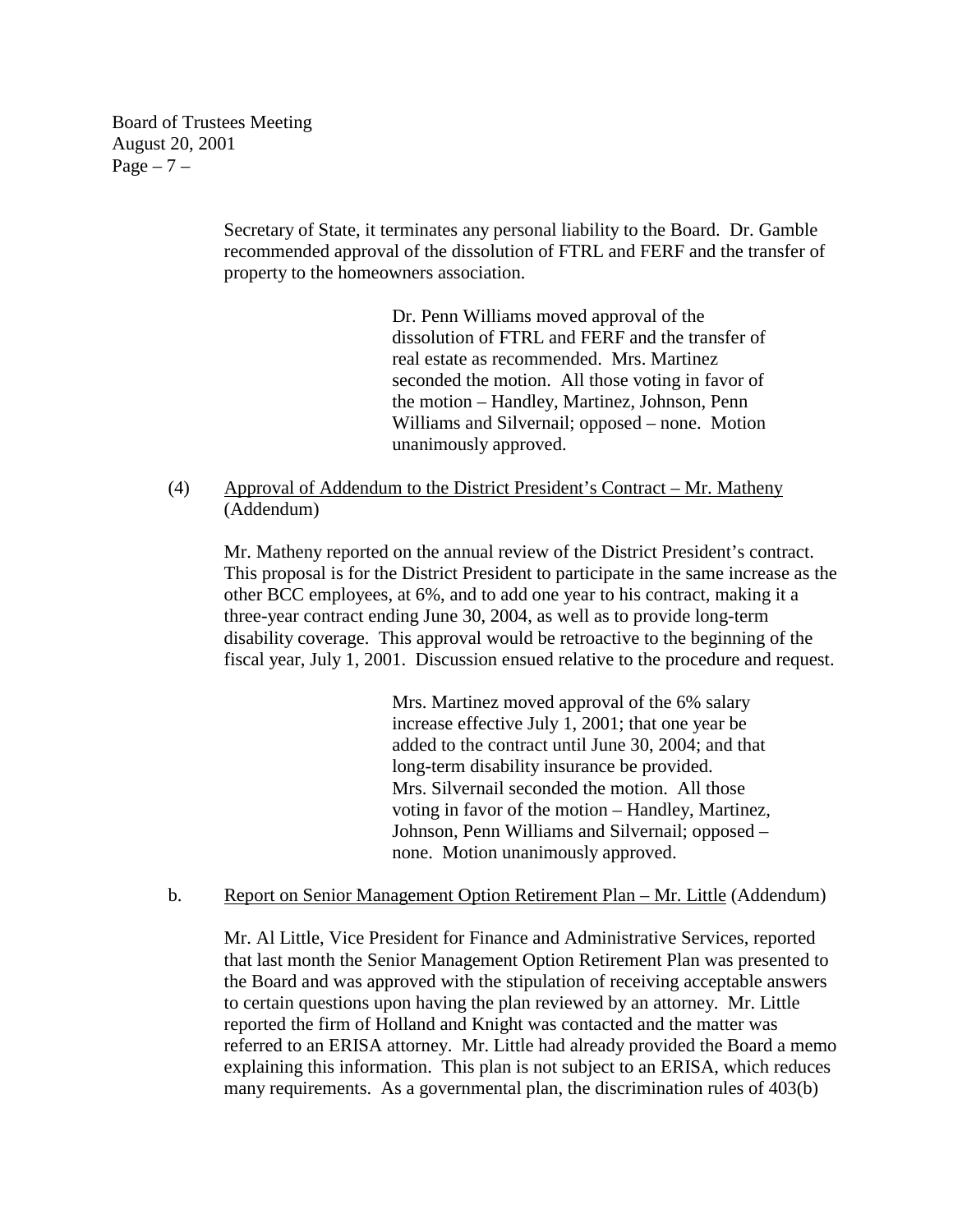Board of Trustees Meeting August 20, 2001  $Page - 8 -$ 

> would not apply. There is no tax return required for this plan. There is no audit requirement required for this plan. The attorney recommended revising the language pertaining to indemnifying the employees. There were no hidden costs that were identified. The Board was satisfied that their concerns were answered.

#### **8. NEW BUSINESS:**

a. Approval of Personnel Actions – Ms. Oglesby (Addendum)

Approved – consent agenda.

b. Approval of College Policy Manual – Dr. Gamble (Addendum)

Approved – consent agenda.

c. (First Reading) – Revision to BCC Policy #102.06 "Harassment" – Ms. Oglesby (Addendum)

No action required.

d. Approval of Joint Virtual Campus – Dr. Cobb/Dr. Drake (Addendum)

 Dr. Kathy Cobb, Associate Vice President of the Virtual Campus, and Dr. James Drake, Campus Executive Officer of UCF and Brevard Campus and Centers, presented the Joint Virtual Campus proposal. Dr. Cobb reported the agreement provides a single transition for BCC distance learning students to transfer to the UCF distance learning program. This partnership will open a door to those people who are homebound or whose work schedule or other responsibilities prevent them from attending traditional classroom settings. It is intended to provide a platform, a web portal, where both institutions will share information to students regarding courses, programs, academic advising, and degree and credit auditing, so students can determine their transfer eligibility from BCC to UCF. The faculty and administration will work together to share resources. It is the intent of both parties that this will become a model or template for other community colleges to work with UCF. Dr. Drake reported the agreement would require approval by both institutions, annually. Dr. Gamble reported the BCC administration believes this is a welcome expansion to the partnership that has been in place for many years. Dr. Gamble recommended approval of the Joint Virtual Campus proposal.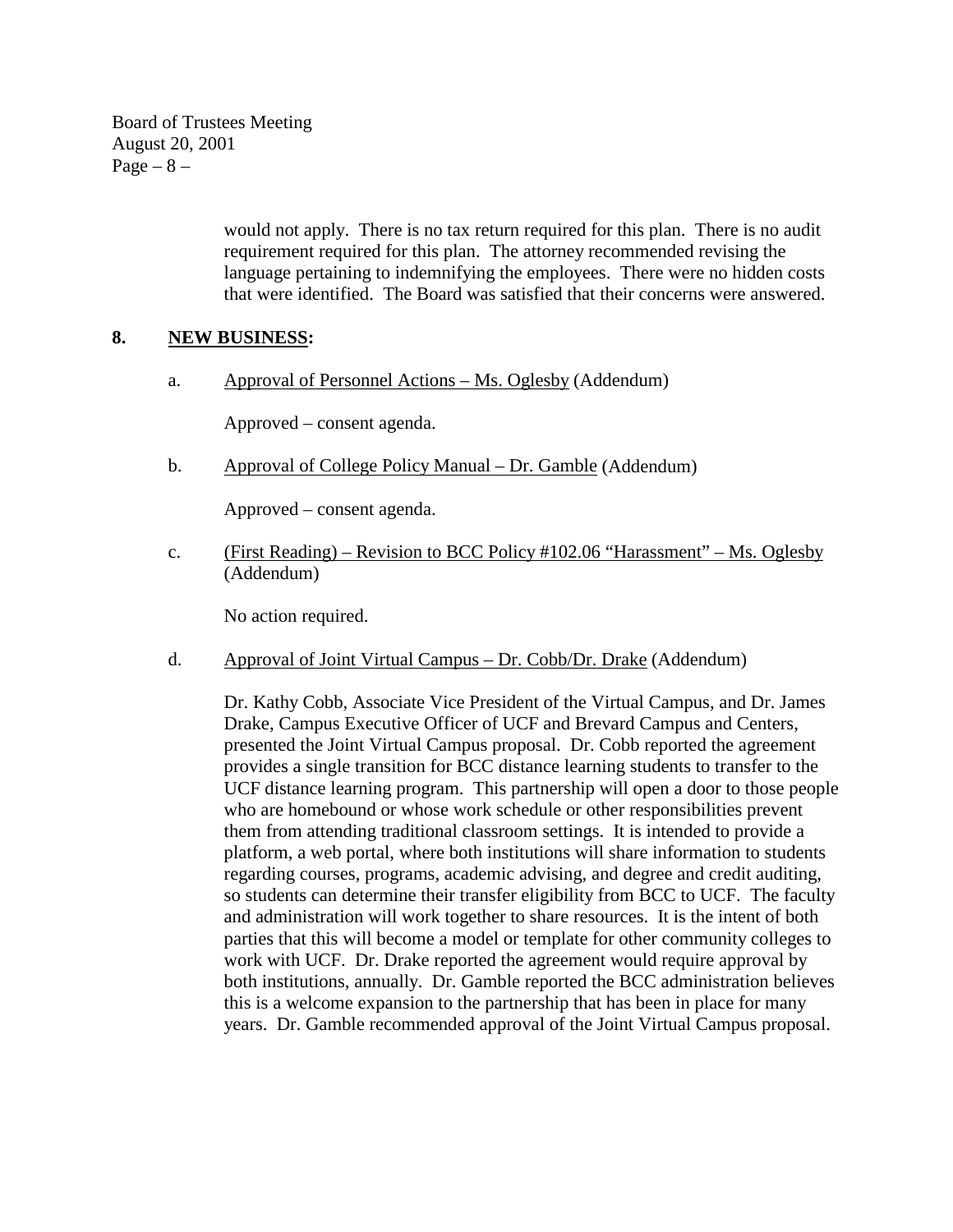Board of Trustees Meeting August 20, 2001 Page  $-9-$ 

> Mrs. Martinez moved approval of the Joint Virtual Campus proposal between BCC and UCF. Mr. Handley seconded the motion. All those voting in favor of the motion – Handley, Martinez, Johnson, Penn Williams and Silvernail; opposed – none. Motion unanimously approved.

e. Approval of Allied Health Grant Fund Expenditures – Dr. Fettrow (Addendum)

Approved – consent agenda.

f. Approval of College Public Broadcasting Service Membership – Dr. Cobb (Addendum)

 Dr. Cobb reported WBCC-TV is an educational television station for the benefit of the students and community for educational purposes. She reported the PBS membership will enhance this mission. In the past, the telecourses were obtained through funding via the state legislature. That funding no longer exists. The PBS membership will allow BCC to have access, free of charge, to other educational programs, which BCC will utilize for telecourses. Because WBCC-TV is going digital, it will have more programming needs, which PBS will be able to fill. PBS is discontinuing new memberships after this year. Dr. Gamble recommended approval of the PBS membership in the amount of \$64,915 pending attorney review.

> Mr. Handley moved approval of the college Public Broadcasting Service membership in the amount of \$64,915 pending acceptance of the attorney after review. Mrs. Martinez seconded the motion. All those voting in favor of the motion – Handley, Martinez, Johnson, Penn Williams and Silvernail; opposed – none. Motion unanimously approved.

g. Approval of Membership with NAFSA – Ms. Arrington (Addendum)

Approved – consent agenda.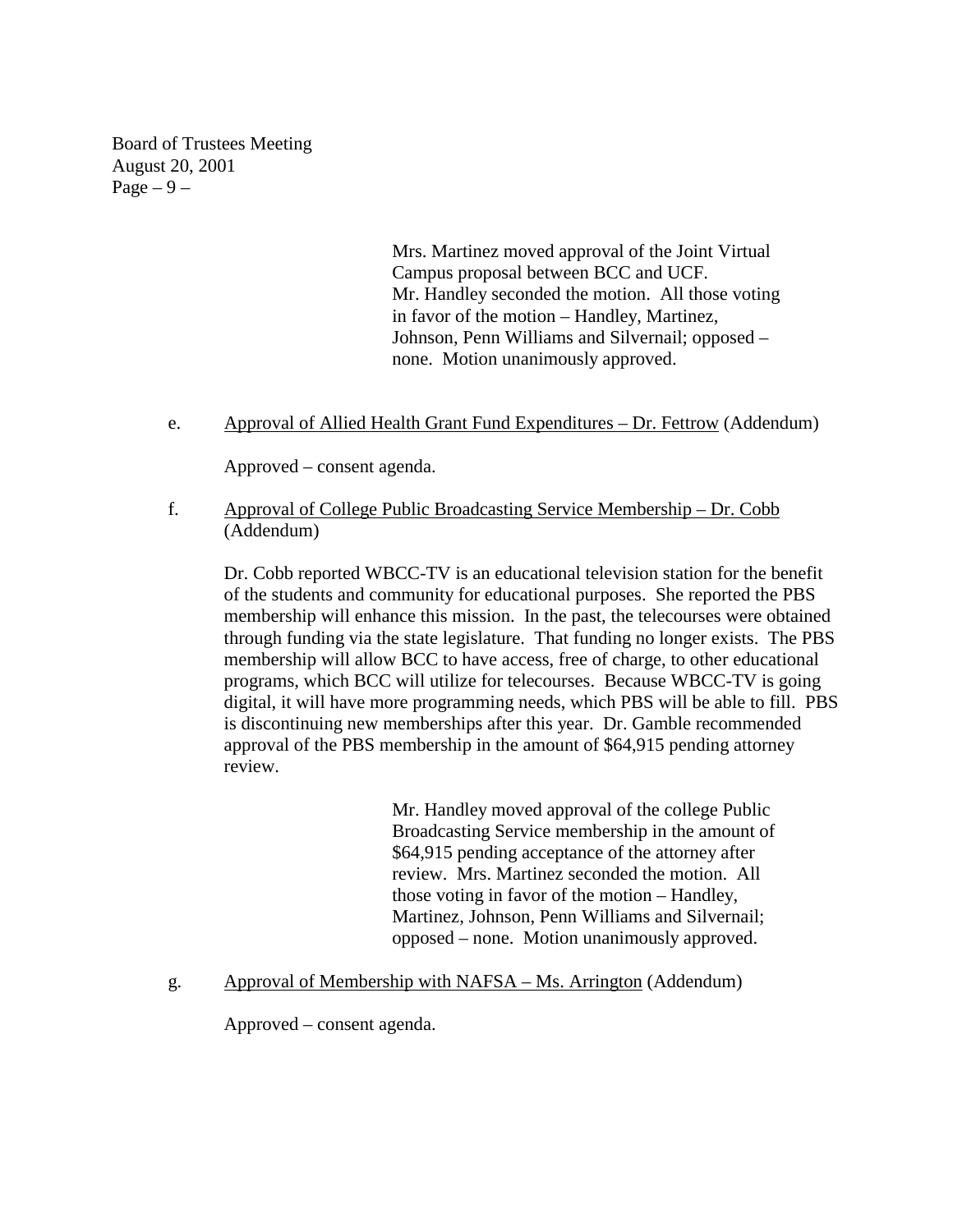Board of Trustees Meeting August 20, 2001 Page  $-10-$ 

### **9. FINANCIAL ACTIONS:**

#### a. Approval of Monthly Budget Status Report – July 2001 - Mr. Cherry (Addendum)

Approved – consent agenda.

#### **10. REPORT OF THE DISTRICT PRESIDENT:**

#### a. Reorganization of the Board of Trustees

 Dr. Gamble reported the Board was provided a template of the Board reorganization procedure as well as a copy of last year's minutes. Mr. Johnson turned the gavel over to Dr. Gamble who called for nominations for Chair. Mr. Johnson nominated Mrs. Miriam E. Martinez as Chair of the Board of Trustees.

> There being no other nominations from the Board, Dr. Gamble recommended the Board by acclamation appoint Mrs. Miriam E. Martinez as Chair of the Board of Trustees. Mr. Johnson moved approval of Mrs. Miriam E. Martinez as Chair. Dr. Penn Williams seconded the motion. All those voting in favor of the motion – Handley, Johnson, Penn Williams, Martinez, and Silvernail; opposed – none. Motion unanimously approved.

 Dr. Gamble called for nominations for the position of Vice Chair. Mrs. Martinez nominated Mr. James W. Handley as Vice Chair of the Board of Trustees.

> There being no other nominations from the Board, Dr. Gamble recommended the Board by acclamation appoint Mr. James W. Handley as Vice Chair of the Board of Trustees. Mrs. Silvernail moved approval of Mr. James W. Handley as Vice Chair of the Board of Trustees. Mr. Johnson seconded the motion. All those voting in favor of the motion – Martinez, Johnson, Penn Williams, Handley, and Silvernail; opposed – none. Motion unanimously approved.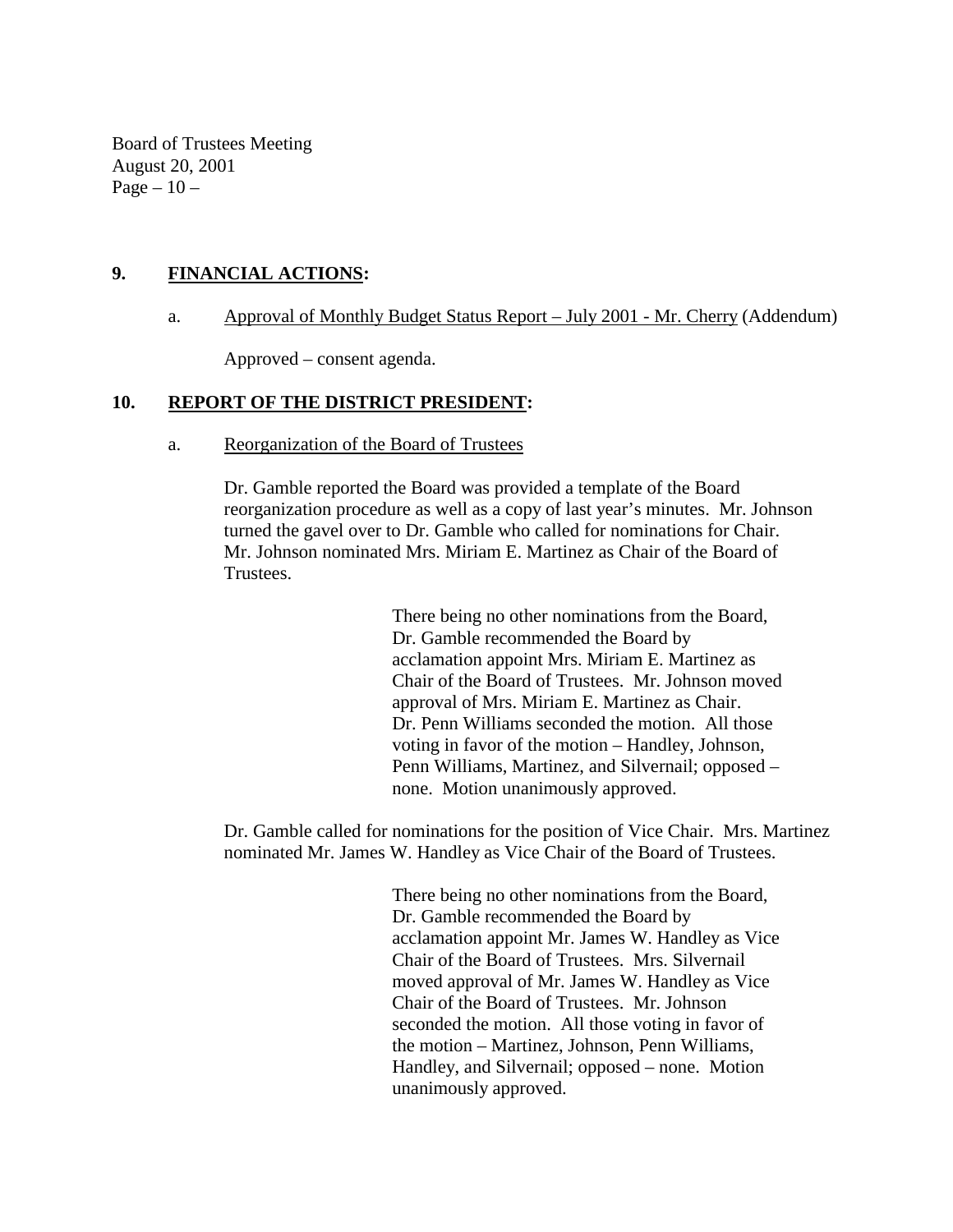Board of Trustees Meeting August 20, 2001 Page  $-11-$ 

#### b. Committee Assignments – Board of Trustees

Mrs. Martinez asked the Board of Trustees members to choose the committees they would like to serve on. They are as follows:

| <b>Alumni Association Committee</b>       | Mr. Johnson       |
|-------------------------------------------|-------------------|
| <b>Architect Selection Committee</b>      | Mrs. Martinez     |
| <b>BCC</b> Foundation Board of Directors  | Mr. Handley       |
| The Historic Cocoa Village Playhouse      |                   |
| <b>Board of Directors</b>                 | Mr. McCotter III  |
| Direct Support Organization Task Group    | Dr. Penn Williams |
| <b>Insurance Committee</b>                | Mr. Handley       |
| Maxwell C. King Center for the Performing |                   |
| <b>Arts Board of Directors</b>            | Dr. Penn Williams |
| <b>Master Planning Committee</b>          | Mr. Johnson       |
|                                           |                   |

c. Enrollment

Dr. Gamble announced the Fall enrollments are up 7% in headcount and close to 9% in credit hours.

#### d. Palm Bay Academy Charter Newspaper Article

Dr. Gamble asked that the Board take notice of the Palm Bay Academy Charter article featuring BCC Board of Trustees member, Dr. Penn Williams.

e. BCC 2001-2002 Catalog

Dr. Gamble reported the 2001-2002 catalog will probably be the last year-at-atime catalog. BCC will move in the direction of a two-year catalog and an online catalog.

f. "Tight Finances in the State" Article

Dr. Gamble reported the article pertains to tight finances in the State. Dr. Gamble urged the Board members to read the article.